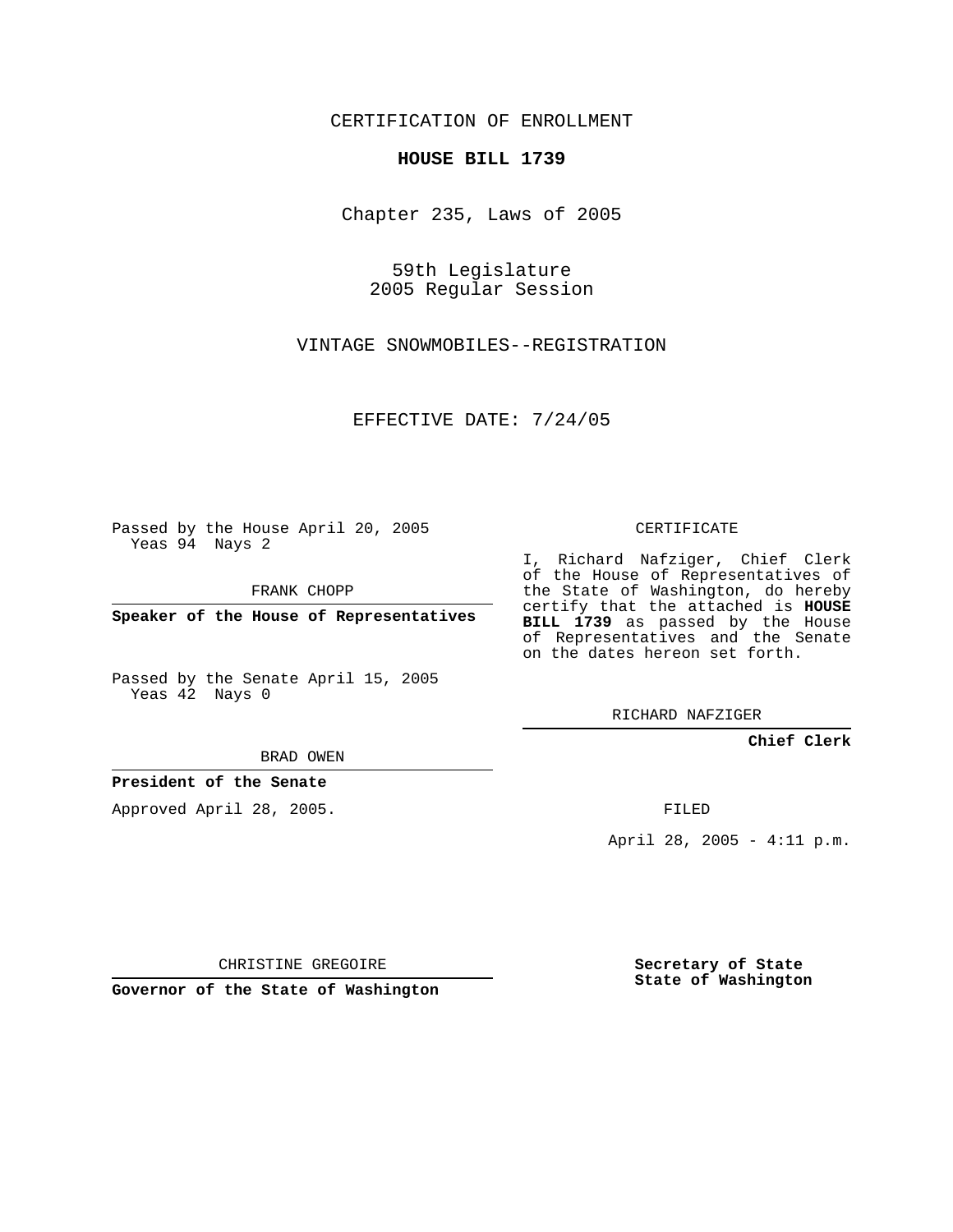## **HOUSE BILL 1739** \_\_\_\_\_\_\_\_\_\_\_\_\_\_\_\_\_\_\_\_\_\_\_\_\_\_\_\_\_\_\_\_\_\_\_\_\_\_\_\_\_\_\_\_\_

\_\_\_\_\_\_\_\_\_\_\_\_\_\_\_\_\_\_\_\_\_\_\_\_\_\_\_\_\_\_\_\_\_\_\_\_\_\_\_\_\_\_\_\_\_

## AS AMENDED BY THE SENATE

Passed Legislature - 2005 Regular Session

**State of Washington 59th Legislature 2005 Regular Session By** Representative Ericksen Read first time 02/03/2005. Referred to Committee on Natural

 AN ACT Relating to registration of vintage snowmobiles; amending RCW 46.10.010, 46.10.020, and 46.10.040; and creating a new section.

BE IT ENACTED BY THE LEGISLATURE OF THE STATE OF WASHINGTON:

Resources, Ecology & Parks.

 **Sec. 1.** RCW 46.10.010 and 1979 ex.s. c 182 s 1 are each amended to read as follows:

 As used in this chapter the words and phrases in this section shall have the designated meanings unless a different meaning is expressly provided or the context otherwise clearly indicated.

 (1) "Person" shall mean any individual, firm, partnership, association, or corporation.

 (2) "Snowmobile" shall mean any self-propelled vehicle capable of traveling over snow or ice, which utilizes as its means of propulsion an endless belt tread, or cleats, or any combination of these or other similar means of contact with the surface upon which it is operated, and which is steered wholly or in part by skis or sled type runners, and which is not otherwise registered as, or subject to the motor vehicle excise tax in the state of Washington.

 (3) "Vintage snowmobile" means a snowmobile manufactured at least 19 <u>thirty years ago.</u>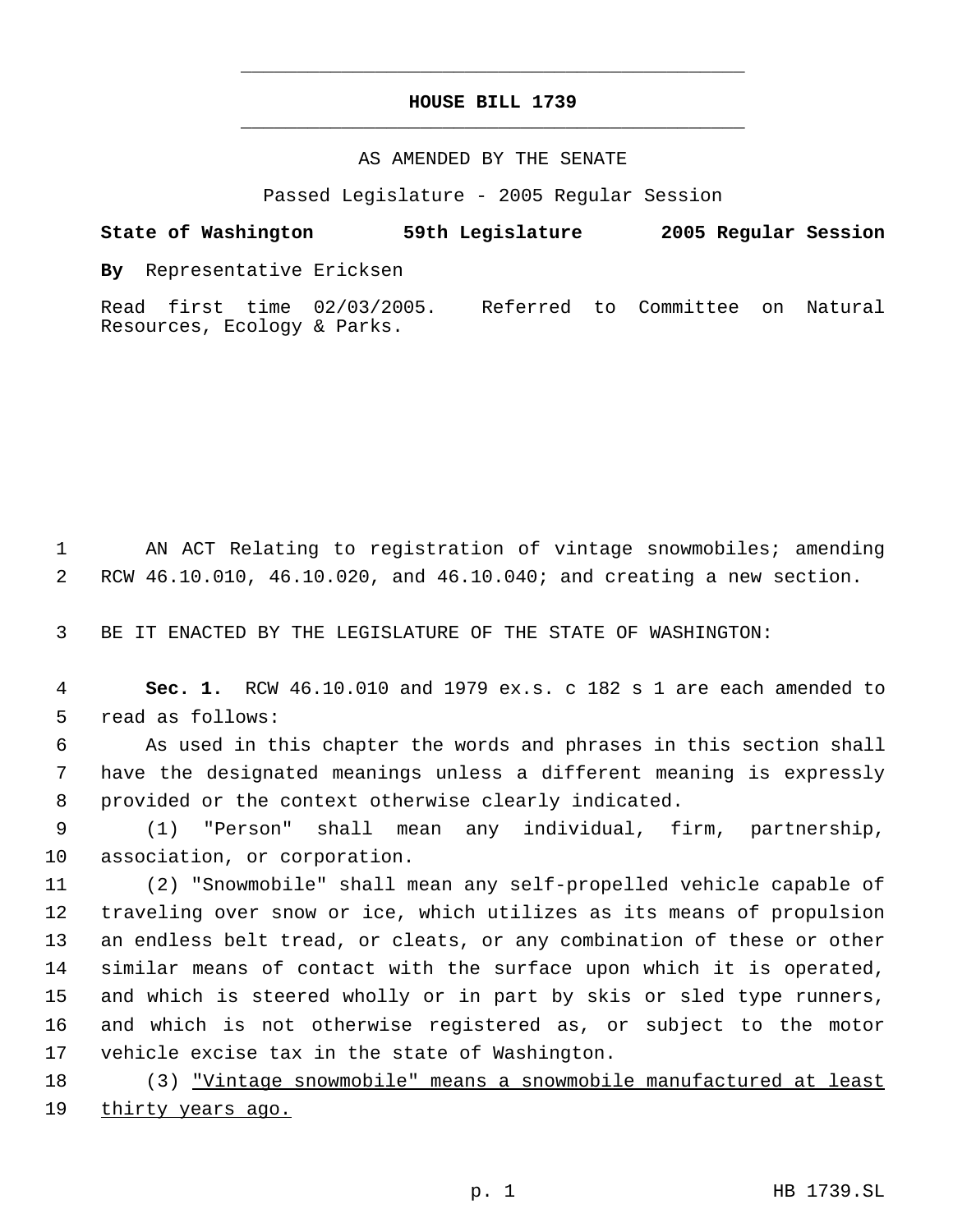(4) "All terrain vehicle" shall mean any self-propelled vehicle other than a snowmobile, capable of cross-country travel on or immediately over land, water, snow, ice, marsh, swampland, and other natural terrain, including, but not limited to, four-wheel vehicles, amphibious vehicles, ground effect or air cushion vehicles, and any other means of land transportation deriving motive power from any source other than muscle or wind; except any vehicle designed primarily for travel on, over, or in the water, farm vehicles, or any military or law enforcement vehicles.

10  $((4+))$  (5) "Owner" shall mean the person, other than a lienholder, having the property in or title to a snowmobile or all terrain vehicle, and entitled to the use or possession thereof.

13  $((+5))$   $(6)$  "Operator" means each person who operates, or is in physical control of, any snowmobile or all terrain vehicle.

 $((+6))$   $(7)$  "Public roadway" shall mean the entire width of the right of way of any road or street designed and ordinarily used for travel or parking of motor vehicles, which is controlled by a public authority other than the Washington state department of transportation, and which is open as a matter of right to the general public for ordinary vehicular traffic.

21 ( $(\langle 7 \rangle)$ ) (8) "Highways" shall mean the entire width of the right of way of all primary and secondary state highways, including all portions of the interstate highway system.

24  $((+8))$  (9) "Dealer" means a person, partnership, association, or corporation engaged in the business of selling snowmobiles or all terrain vehicles at wholesale or retail in this state.

27 ( $(\overline{+9})$ ) (10) "Department" shall mean the department of licensing. 28  $((+10))$   $(11)$  "Director" shall mean the director of the department

of licensing.

30  $((+11))$   $(12)$  "Commission" shall mean the Washington state parks and recreation commission.

32  $((+12))$  (13) "Hunt" shall mean any effort to kill, injure, capture, or disturb a wild animal or wild bird.

34 ( $(\overline{+3})$ )  $(14)$  "Committee" means the Washington state parks and recreation commission snowmobile advisory committee.

 **Sec. 2.** RCW 46.10.020 and 1982 c 17 s 1 are each amended to read as follows: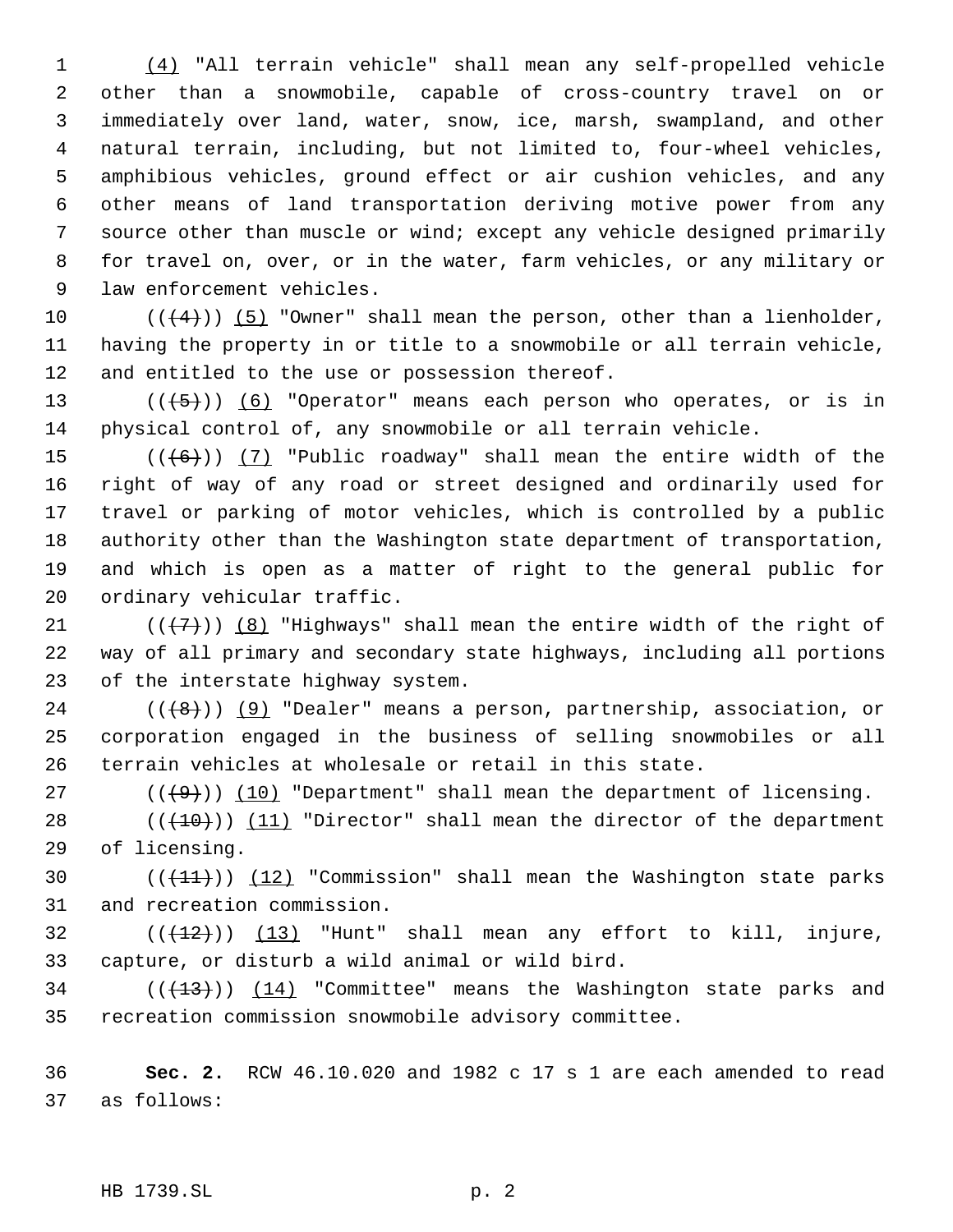(1) Except as provided in this chapter, no person shall own, transport, or operate any snowmobile within this state unless such snowmobile has been registered in accordance with the provisions of 4 this chapter. However, a vintage snowmobile only requires registration if operated within this state.

 (2) A registration number shall be assigned, without payment of a fee, to snowmobiles owned by the state of Washington or its political subdivisions, and the assigned registration number shall be displayed upon each snowmobile in such manner as provided by rules adopted by the department.

 **Sec. 3.** RCW 46.10.040 and 2002 c 352 s 2 are each amended to read as follows:

 (1) Application for registration shall be made to the department in the manner and upon forms the department prescribes, and shall state the name and address of each owner of the snowmobile to be registered, and shall be signed by at least one such owner, and shall be accompanied by an annual registration fee to be established by the commission, after consultation with the committee and any statewide 19 snowmobile user groups. ((The commission shall increase the current 20 fee of twenty dollars by five dollars effective September 30, 2001, and 21 the commission shall increase the fee by another five dollars effective September 30, 2002. After the fee increase effective September 30, 23 2002, the commission shall not increase the fee.))

 (a) The annual registration fee for snowmobiles newer than thirty 25 years is thirty dollars. The annual registration fee for vintage snowmobiles is twelve dollars. The department shall design, in cooperation with the commission, a distinct registration decal which shall be issued to vintage snowmobiles upon payment of the annual registration fee.

 (b) Upon receipt of the application and the application fee, the snowmobile shall be registered and a registration number assigned, which shall be affixed to the snowmobile in a manner provided in RCW 46.10.070.

 (2) The registration provided in this section shall be valid for a period of one year. At the end of the period of registration, every owner of a snowmobile in this state shall renew his or her registration